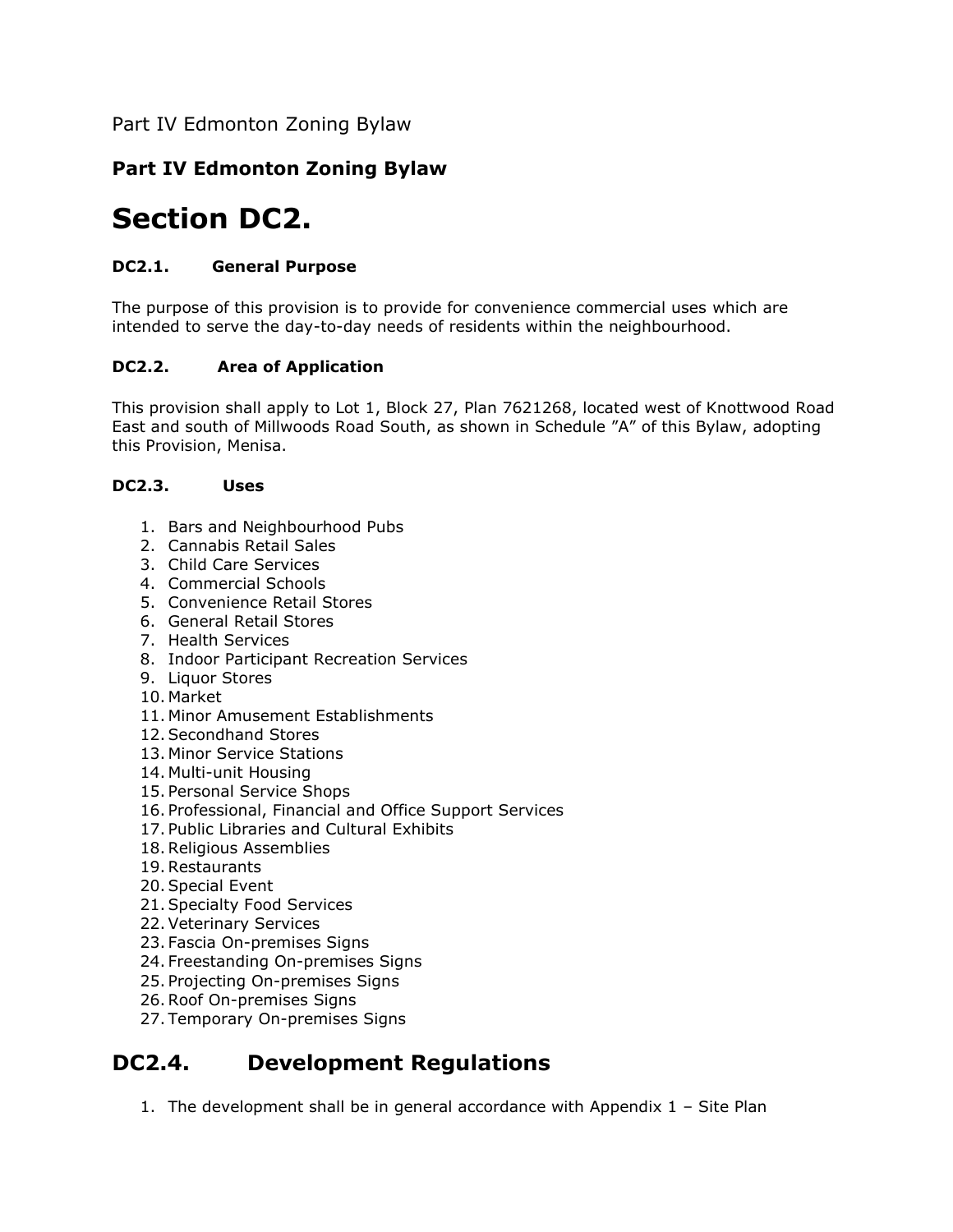- 2. The maximum Floor Area of any individual business premises shall not exceed 500 m2, except that a grocery store or supermarket may be permitted a Floor Area of up to 800 m2.
- 3. Notwithstanding Section 4 (2) of this Provision:
	- a) Bars and Neighbourhood Pubs, Restaurants and Specialty Food Services shall not exceed a capacity of 100 Occupants or 120m<sup>2</sup> of Public Space
	- b) The maximum Floor Area for Secondhand Stores shall be 275  $m<sup>2</sup>$
- 4. The maximum Floor Area Ratio shall be 1.0.
- 5. The maximum building Height shall not exceed 10.0 m.
- 6. A minimum Setback of 4.5 m shall be required where the Site Abuts a public roadway, including Lanes (on the south, north, east and west Lot Lines).
- 7. No parking, loading, storage, trash collection, outdoor service or display area shall be permitted within a Setback, except where identified on Appendix 1 – Site Plan. Loading, storage and trash collection areas shall be located to the rear or sides of the principal building and shall be screened from view from any adjacent Sites, public roadways in accordance with the provisions of subsection 55.4 of this Bylaw. If the rear or sides of the Site are used for parking, an outdoor service display area or both, and Abut a Residential Zone or a Lane serving a Residential Zone, such areas shall be screened in accordance with the provisions of subsection 55.4 of the Zoning Bylaw.
- 8. Where Uses, that may in the opinion of the Development Officer, create negative impacts such as noise, light or odours which may be noticeable on adjacent properties, and where the Site containing such Uses is directly adjacent to Sites used or zoned for residential activities, the Development Officer may, at the Development Officer's discretion, require that these potential impacts be minimized or negated. This may be achieved through a variety of measures including: Landscaping; berming or screening, which may exceed the requirements of Section 55 the Zoning Bylaw; noise attenuation measures such as structural soundproofing; downward direction of all exterior lighting on to the proposed development; and any other measures as the Development Officer may deem appropriate.
- 9. Signs shall comply with the regulations found in Schedule 59D, as amended
- 10. That the owner may be required to enter into a Municipal Improvement Agreement with the City of Edmonton for off-site improvements necessary to serve the development.
- 11. Improvements to be addressed in the Agreement include but are not limited to the following:
	- a) Reconstruction of the existing 9.0 m commercial crossing access to Millwoods Road South, located approximately 33 m east of the west property line;
	- b) Repair of any damage to the abutting roadways, sidewalks and/or boulevards resulting from construction of the development, the satisfaction of Transportation Services. The site must be inspected by Transportation Services prior to the start of construction and once again when construction is complete.
- 15. The following regulations shall apply to Multi-unit Housing developments:
	- a) Multi-unit Housing shall be permitted only in buildings where the first Storey is used for commercial purposes; and
	- b) The housing component shall have access at ground level, which is separate from access for the commercial premises.

[DC2.](https://webdocs.edmonton.ca/ZoningBylaw/DC2/DC2_803.pdf) Map

DC2. [Appendix](https://webdocs.edmonton.ca/ZoningBylaw/DC2/DC2_803_Appendix.pdf)